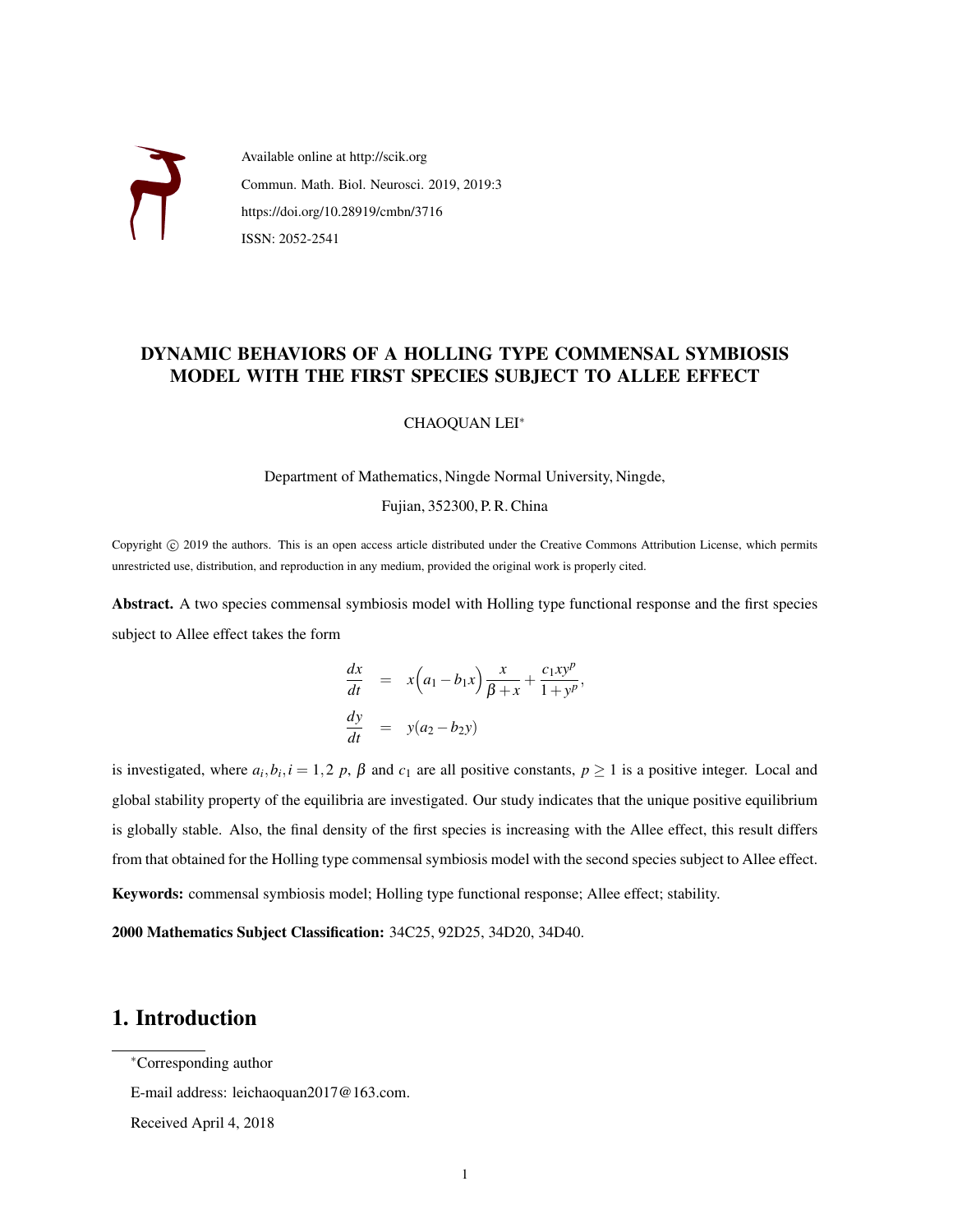### 2 CHAOQUAN LEI

The aim of this paper is to investigate the dynamic behaviors of the following two species commensal symbiosis model with Holling type functional response and the first species subject to Allee effect:

$$
\frac{dx}{dt} = x\left(a_1 - b_1x\right)\frac{x}{\beta + x} + \frac{c_1xy^p}{1 + y^p}, \n \frac{dy}{dt} = y(a_2 - b_2y),
$$
\n(1.1)

where  $a_i, b_i, i = 1, 2, p, \beta$  and  $c_1$  are all positive constants,  $p \ge 1$  is a positive integer.  $\frac{x}{\beta + x}$ represents the Allee effect of the first species, and β reflects the strength of the Allee effect.

During the lase decades, many scholars investigated the dynamic behaviors of the mutualism model or commensalism model ([1]-[27]). In [1]-[12], the authors paid their attention to the dynamic behaviors of the mutualism model, and many interesting results were obtained, for example, Yang et al [1] showed that single feedback control variable could lead some species in the system driven to extinction. Chen et all  $[2]$  showed that the stage structure plays import roles on the persistence and extinction of the cooperation system. However, only recently did scholars paid their attention to commensalism model, such topic as the stability of the positive equilibrium ([13, 15, 19, 21, 22, 24, 26, 27]), the persistent and extinction of the system ([18, 20, 25]), the existence of the positive periodic solution ([16, 17]) etc are extensively investigated.

Han and Chen<sup>[15]</sup> proposed the following commensalism model:

$$
\frac{dx}{dt} = x\left(b_1 - a_{11}x\right) + a_{12}xy,
$$
\n
$$
\frac{dy}{dt} = y\left(b_2 - a_{22}y\right).
$$
\n(1.2)

They showed that the system admits a unique positive equilibrium, which is globally asymptotically stable.

Wu, Li and Zhou<sup>[13]</sup> argued that it may be more suitable to assume the relationship between two species is nonlinear type, and they established the following two species commensal symbiosis model

$$
\begin{array}{rcl}\n\frac{dx}{dt} & = & x \left( a_1 - b_1 x + \frac{c_1 y^p}{1 + y^p} \right), \\
\frac{dy}{dt} & = & y(a_2 - b_2 y),\n\end{array} \tag{1.3}
$$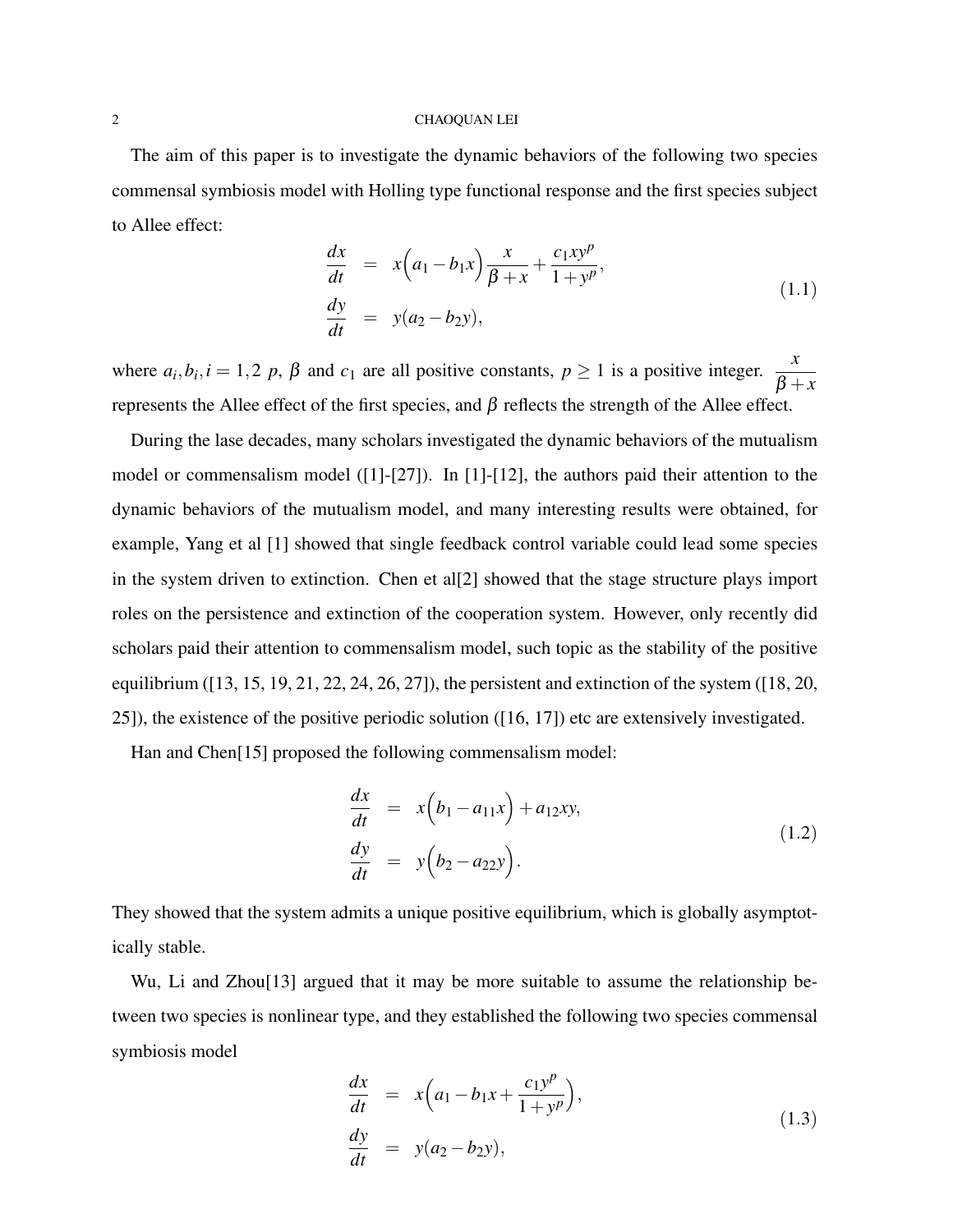where  $a_i, b_i, i = 1, 2, p$  and  $c_1$  are all positive constants,  $p \ge 1$ . They showed that the system also admits a unique positive equilibrium.

Recently, Wu, Li and Lin[27] also incorporated Allee effect to the second species in system (1.3), and this leads to the following system

$$
\frac{dx}{dt} = x\left(a_1 - b_1 x + \frac{c_1 y^p}{1 + y^p}\right),\n\frac{dy}{dt} = y(a_2 - b_2 y) \frac{y}{u + y}.
$$
\n(1.4)

They showed that the unique positive equilibrium of system (1.4) is globally stable, and the Allee effect has no influence on the final density of the species. However, numeric simulations showed that the stronger the Allee effect, the longer the for the system to reach its stable steadystate solution. During the lase decade, many scholars ([28]-[32]) studied the influence of Allee effect to the ecosystem, and many interesting results were obtained. For example, C Çelik and Duman[29] showed that Allee effects increase the local stability of equilibrium points of the discrete-time predator-prey model, Merdan[31] showed the the system subject to an Allee effect takes a much longer time to reach its stable steady-state solution. Noting that Wu et al[27] was the first time to study the Allee effect to the commensalism model, and their result is differ to the known results as that of C Celik and Duman[29] and Merdan[31]. It's necessary to propose some new commensalism model incorporating the Allee effect, and to study the influence of Allee effect. This motivated us to propose the system (1.1).

One may conjecture that system (1.1) has the similar dynamic behaviors as that of system (1.4), however, this is impossible, the reason is that as shown in [27], the second equation of system (1.4) admits a unique positive equilibrium  $y = \frac{a_2}{b_2}$  $\frac{a_2}{b_2}$ , which is globally attractive. However, in system (1.1), since the first equation is depend on the second species *y*, it is impossible for the point  $x^* = \frac{a_1}{b_1}$  $\frac{a_1}{b_1}$  to be globally stable. Also, from above analysis, we could also see that the analysis technique of Wu et al.[27] could not be applied to system (1.1). Hence, it is very necessary to study the dynamic behaviors of the system (1.1).

The aim of this paper is to investigate the local and global stability property of the possible equilibria of system (1.1). We arrange the paper as follows: In the next section, we will investigate the existence and local stability property of the equilibria of system (1.1). In Section 3,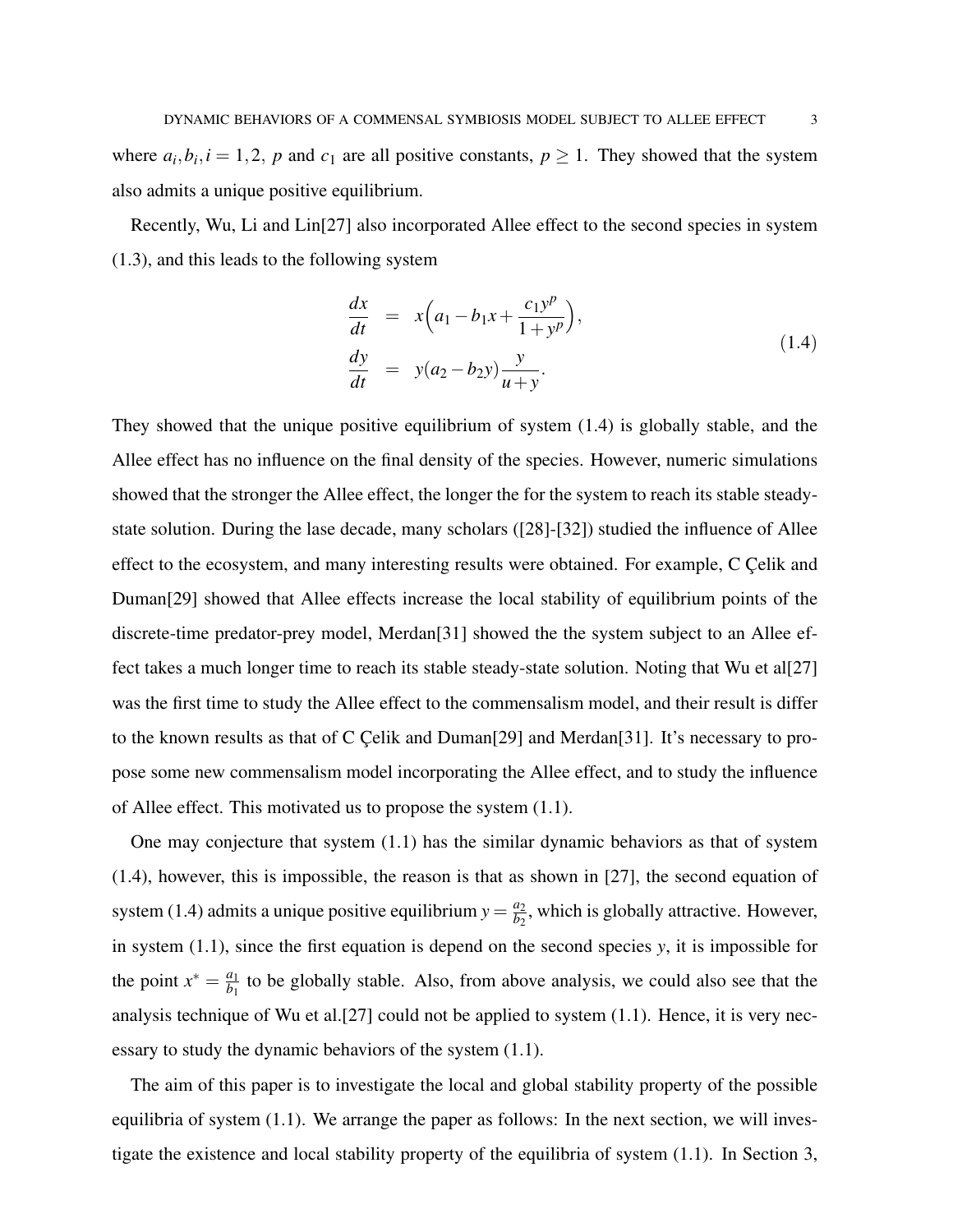by constructing some suitable Dulac function, we will investigate the global stability property of the positive equilibrium of the system; In Section 4, an example together with its numeric simulations is presented to show the feasibility of our main results. We end this paper by a briefly discussion.

# 2. The existence and local stability of the equilibria

The equilibria of system (1.1) is determined by the system

$$
x\left(a_1 - b_1x\right)\frac{x}{\beta + x} + \frac{c_1xy^p}{1 + y^p} = 0,
$$
  

$$
y(a_2 - b_2y) = 0.
$$
 (2.1)

Hence, system (1.1) admits three boundary equilibria,  $A_0(0,0)$ ,  $A_1\left(\frac{a_1}{b_1}\right)$  $\frac{a_1}{b_1}, 0), A_2(0, \frac{a_2}{b_2})$  $\frac{a_2}{b_2}$ ). The positive equilibrium is determined by the system

$$
\left(a_1 - b_1 x\right) \frac{x}{\beta + x} + \frac{c_1 y^p}{1 + y^p} = 0,
$$
\n
$$
a_2 - b_2 y = 0.
$$
\n(2.2)

From the second equation we have  $y = \frac{a_2}{b_2}$  $\frac{a_2}{b_2}$ , substituting this to the first equation of system (2.2), and simplify, we finally obtain

$$
A_1 x^2 + A_2 x + A_3 = 0,\t\t(2.3)
$$

where

$$
A_1 = b_1 \left(\frac{a_2}{b_2}\right)^p + b_1 > 0,
$$
  
\n
$$
A_2 = -a_1 \left(\frac{a_2}{b_2}\right)^p - c_1 \left(\frac{a_2}{b_2}\right)^p - a_1 < 0,
$$
  
\n
$$
A_3 = -c_1 \left(\frac{a_2}{b_2}\right)^p \beta < 0.
$$
\n(2.4)

Hence, system (1.1) admits unique positive equilibrium  $A_3(x^*, y^*)$ , where

$$
x^* = \frac{-A_2 + \sqrt{A_2^2 - 4A_1A_3}}{2A_1}, \qquad y^* = \frac{a_2}{b_2}.
$$
 (2.5)

Remark 2.1. In [27], Wu, Lin and Li showed that the unique positive equilibrium of system (1.4) is the same as that of the system (1.3), hence in system (1.4), Allee effect has no influence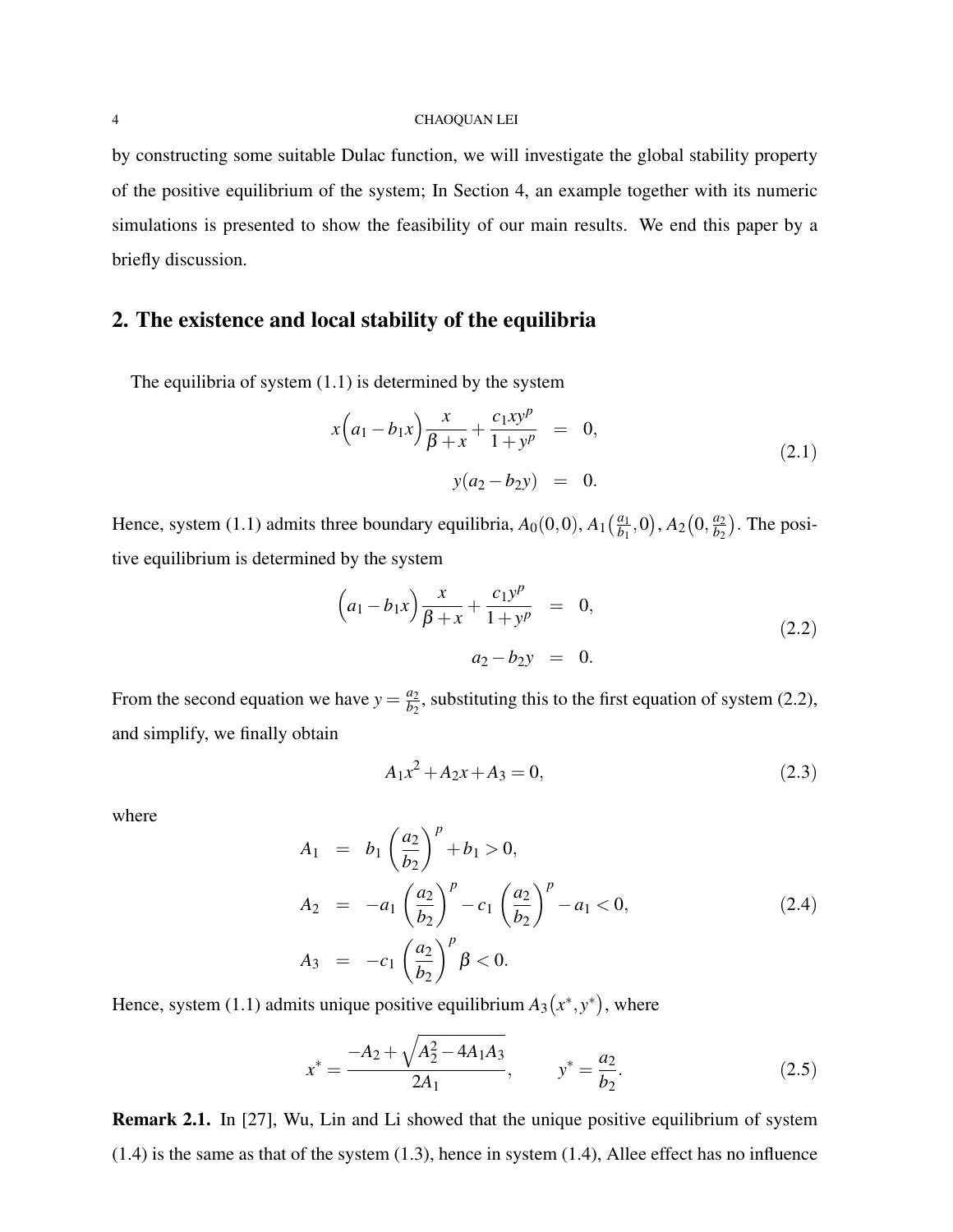on the final density of the species, however, noting that in (2.4),  $A_3$  is relevant to  $\beta$ , hence,  $x^*$ is the function of  $\beta$ , which means that Allee effect could influent the final density of the first species in system  $(1.1)$ .

**Remark 2.2.** Since  $x^*$  is the function of  $\beta$ , it is nature to further investigate the relationship of the  $x^*$  and  $\beta$ . Noting that

$$
\frac{dx^*}{d\beta} = \frac{c_1 \left(\frac{a_2}{b_2}\right)^p}{\sqrt{A_2^2 - 4A_1 A_3}} > 0.
$$
\n(2.6)

(2.6) shows that with the increasing of the Allee effect, the final density of the first species is also increasing. Such an phenomenon is quite different to that of the the results of [27], [29] and [31].

Concerned with the local stability property of the above four equilibria, we have

**Theorem 2.1.**  $A_0(0,0)$ ,  $A_1(\frac{a_1}{b_1})$  $\frac{a_1}{b_1}$ , 0) *and*  $A_2(0, \frac{a_2}{b_2})$  $\frac{a_2}{b_2}$ ) are all unstable;  $A_3(x^*,y^*)$  is locally asymp*totically stable.*

**Proof.** The Jacobian matrix of the system  $(1.1)$  is calculated as

$$
J(x,y) = \begin{pmatrix} \Gamma & \frac{c_1 p x y^{p-1}}{(1+y^p)^2} \\ 0 & a_2 - 2b_2 y \end{pmatrix},
$$
 (2.7)

where

$$
\Gamma = \frac{(-2b_1x + a_1)x}{\beta + x} + \frac{-b_1x^2 + a_1x}{\beta + x} - \frac{(-b_1x^2 + a_1x)x}{(\beta + x)^2} + \frac{c_1y^p}{1 + y^p}.
$$
 (2.8)

Then the Jacobian matrix of the system  $(1.1)$  about the equilibrium  $A_0(0,0)$  is

$$
\left(\begin{array}{cc} 0 & 0 \\ 0 & a_2 \end{array}\right). \tag{2.9}
$$

Obviously, the two eigenvalues of  $J(A_0)$  are  $\lambda_1 = 0$  and  $\lambda_2 = a_2 > 0$ . Hence, the equilibrium *A*<sup>0</sup> is non-hyperbolic. To determine the stability property of this equilibrium, now let's consider the transformation  $X = x, Y = y, \tau = a_2 t$ , then the system (1.1) becomes

$$
\frac{dX}{d\tau} = X\left(a_1 - b_1X\right)\frac{X}{a_2(\beta + X)} + \frac{c_1XY^p}{a_2(1 + Y^p)}, \n\frac{dY}{d\tau} = Y - \frac{b_2}{a_2}Y^2.
$$
\n(2.10)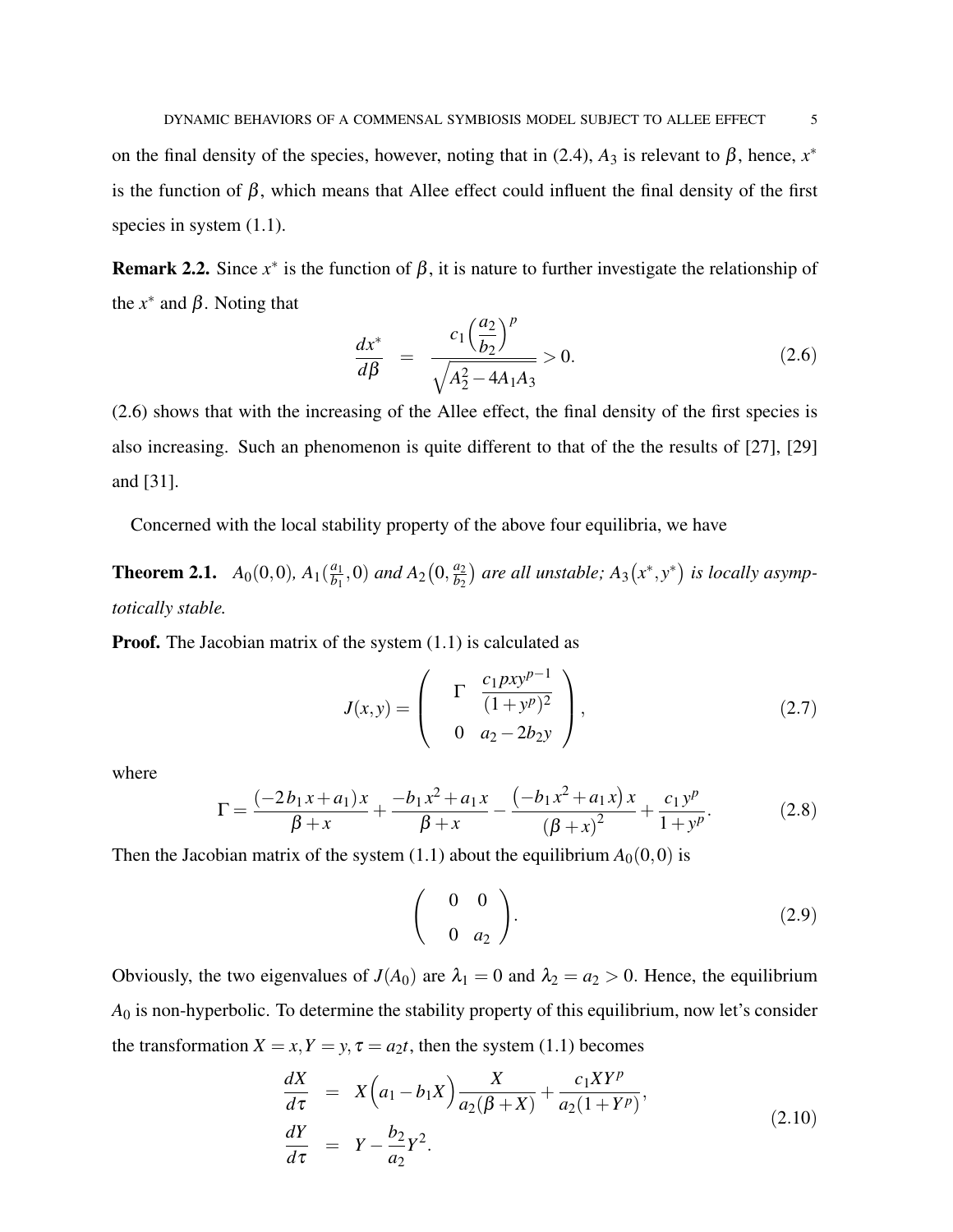#### 6 CHAOQUAN LEI

Expand the system (2.10) in power series up to the third order around the origin, we get:

$$
\frac{dX}{d\tau} = P_2(X, Y), \n\frac{dY}{d\tau} = Y + Q_2(X, Y),
$$
\n(2.11)

where

$$
P_2(X,Y) = \frac{X^2 a_1}{\beta a_2} + \frac{c_1 XY^p}{a_2} + \frac{X^3}{\beta a_2} \left( -b_1 - \frac{a_1}{\beta} \right) - \frac{c_1 XY^{2p}}{a_2} + P_4(x,y),
$$
  
\n
$$
Q_2(x,y) = -\frac{b_{22} Y^2}{a_2},
$$
\n(2.12)

here  $P_4(X, Y)$  is power series with terms  $X^i Y^j$  satisfying  $i + j \geq 4$ . Noting that in  $P_2(X, Y)$ , the coefficient of the term  $\frac{X^2 a_1}{\rho}$ β *a*<sup>2</sup> is  $\frac{a_1}{\rho}$  $\beta$   $a_2$  $> 0$ , by the Theorem 7.1 in Chaper 2 of [33], the boundary equilibrium  $(0,0)$  of system (2.11) is saddle-node, consequently, the equilibrium  $A_0(0,0)$  of system  $(1.1)$  is saddle-node, hence, it is unstable.

Now let's consider the equilibrium  $A_1(\frac{a_1}{b_1})$  $\frac{a_1}{b_1}$ , 0), the Jacobian matrix of the system (1.1) about the equilibrium  $A_1(\frac{a_1}{b_1})$  $\frac{a_1}{b_1}$ , 0) is given by

$$
\begin{pmatrix} -\frac{a_1^2}{b_1} \left( \beta + \frac{a_1}{b_1} \right)^{-1} & 0 \\ 0 & a_2 \end{pmatrix}.
$$
 (2.13)

(2.13) shows that the two eigenvalues of *J*(*A*<sub>1</sub>) are  $\lambda_1 = -\frac{a_1^2}{b_1^2}$ *b*1  $\sqrt{ }$  $\beta + \frac{a_1}{b_1}$ *b*1  $\setminus^{-1}$  $<$  0 and  $\lambda_2$  =  $a_2$  > 0. Hence, the equilibrium  $A_1$  is unstable.

Now let's consider the equilibrium  $A_2(0, \frac{a_2}{b_2})$  $\frac{a_2}{b_2}$ ), the Jacobian matrix of the system (1.1) about the equilibrium  $A_2(0, \frac{a_2}{b_2})$  $\frac{a_2}{b_2}$ ) is given by

$$
\begin{pmatrix} c_1 \left(\frac{a_2}{b_2}\right)^p \left(1 + \left(\frac{a_2}{b_2}\right)^p\right)^{-1} & 0\\ 0 & -a_2 \end{pmatrix}.
$$
 (2.14)

(2.14) shows that the two eigenvalues of  $J(A_2)$  are  $\lambda_1 = c_1$  $\int a_2$ *b*2  $\int^p \left(1+\left(\frac{a_2}{b_2}\right)\right)$ *b*2  $\binom{p}{k}^{-1} > 0$  and  $\lambda_2 =$  $-a_2 < 0$ . Hence, the equilibrium  $A_2$  is unstable.

Now let's consider the stability property of the positive equilibrium  $A_3(x^*, y^*)$ . Noting that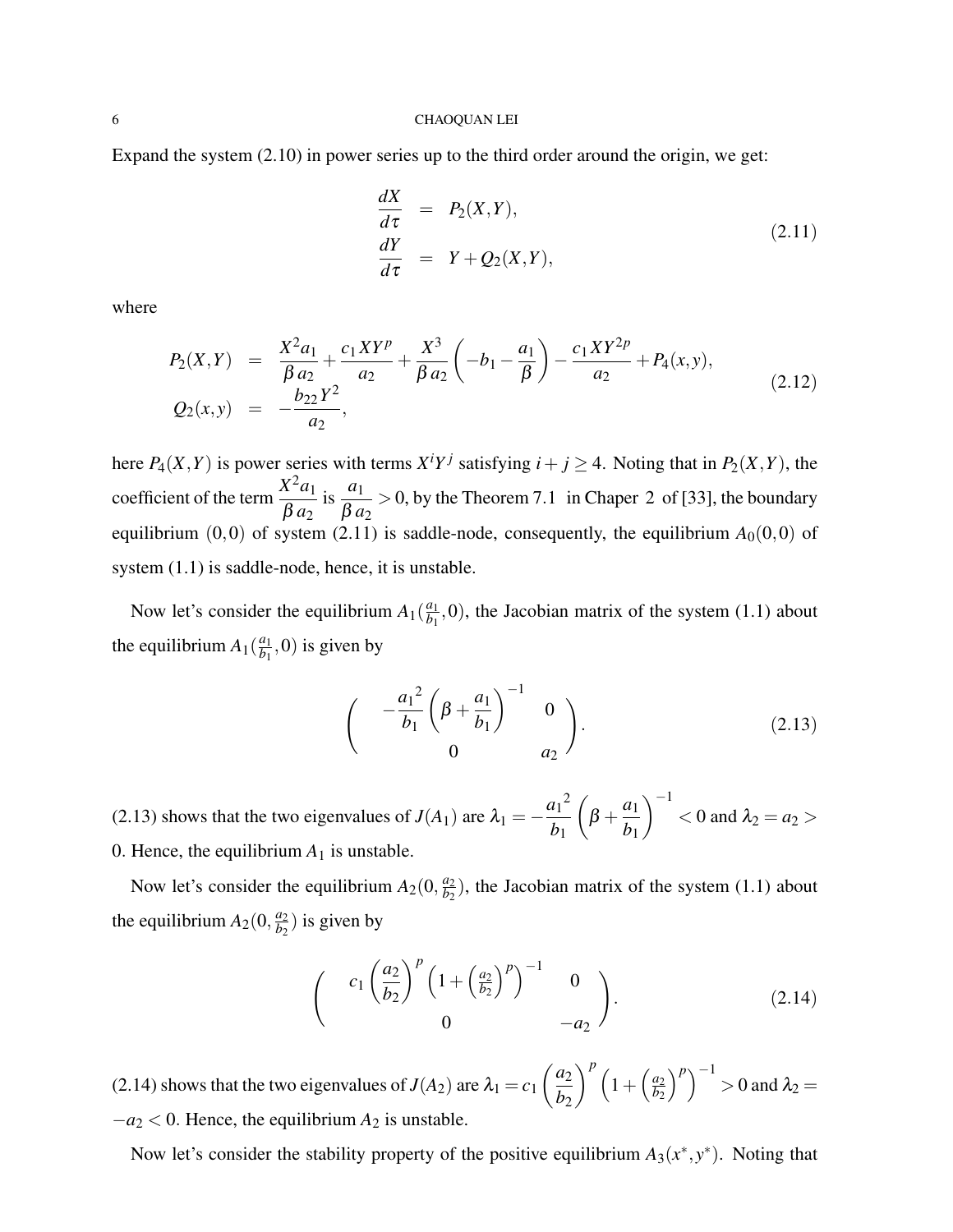$(x^*, y^*)$  satisfies the equations

$$
\left(a_1 - b_1 x^*\right) \frac{x^*}{\beta + x^*} + \frac{c_1 (y^*)^p}{1 + (y^*)^p} = 0,
$$
\n
$$
a_2 - b_2 y^* = 0.
$$
\n(2.15)

Hence

$$
\Gamma(x^*, y^*)
$$
\n
$$
= \frac{(-2b_1x^* + a_1)x^*}{\beta + x^*} + \frac{-b_1x^{*2} + a_1x^*}{\beta + x^*} - \frac{(-b_1x^{*2} + a_1x^*)x^*}{(\beta + x^*)^2} + \frac{c_1(y^*)^p}{1 + (y^*)^p}
$$
\n
$$
= \frac{(-2b_1x^* + a_1)x^*}{\beta + x^*} - \frac{(-b_1x^{*2} + a_1x^*)x^*}{(\beta + x^*)^2}
$$
\n
$$
= -\frac{b_1(x^*)^2}{\beta + x^*} + \frac{(-b_1x^* + a_1)x^*}{\beta + x^*} - \frac{(-b_1x^* + a_1)(x^*)^2}{(\beta + x^*)^2}
$$
\n
$$
= -\frac{b_1(x^*)^2}{\beta + x^*} - \frac{c_1(y^*)^p}{1 + (y^*)^p} + \frac{c_1(y^*)^p}{1 + (y^*)^p} \frac{x^*}{\beta + x^*}
$$
\n
$$
= -\frac{b_1(x^*)^2}{\beta + x^*} - \frac{\beta}{\beta + x^*} \frac{c_1(y^*)^p}{1 + (y^*)^p},
$$
\n(2.16)

by using  $(2.7)$ ,  $(2.8)$ ,  $(2.15)$  and  $(2.16)$ , the Jacobian matrix of the system  $(1.1)$  about the equilibrium  $A_3(x^*, y^*)$  is given by

$$
\begin{pmatrix} -\frac{b_1 (x^*)^2}{\beta + x^*} - \frac{\beta}{\beta + x^*} \frac{c_1 (y^*)^p}{1 + (y^*)^p} & \frac{c_1 p x^* (y^*)^{p-1}}{(1 + (y^*)^p)^2} \\ 0 & -b_2 y^* \end{pmatrix} .
$$
 (2.17)

(2.17) shows that the two eigenvalues of  $J(A_3)$  are  $\lambda_1 = -\frac{b_1 (x^*)^2}{B_1 x^*}$  $\frac{b_1(x^*)^2}{\beta + x^*} - \frac{\beta}{\beta + x^*}$  $\beta + x^*$  $c_1(y^*)^p$  $\frac{\mathcal{C}_1(y)}{1 + (y^*)^p}$  < 0 and  $\lambda_2 =$  $-b_2y^* < 0$ . Hence, the equilibrium  $A_3$  is locally asymptotically stable.

This ends the proof of Theorem 2.1.

# 3. Global stability of the positive equilibrium

Theorem 2.1 shows that the system always admits a positive equilibrium, and this equilibrium is locally stable, and all the other three boundary equilibria are unstable. The aim of this section is to investigate the existence or non-existence of the limit cycle.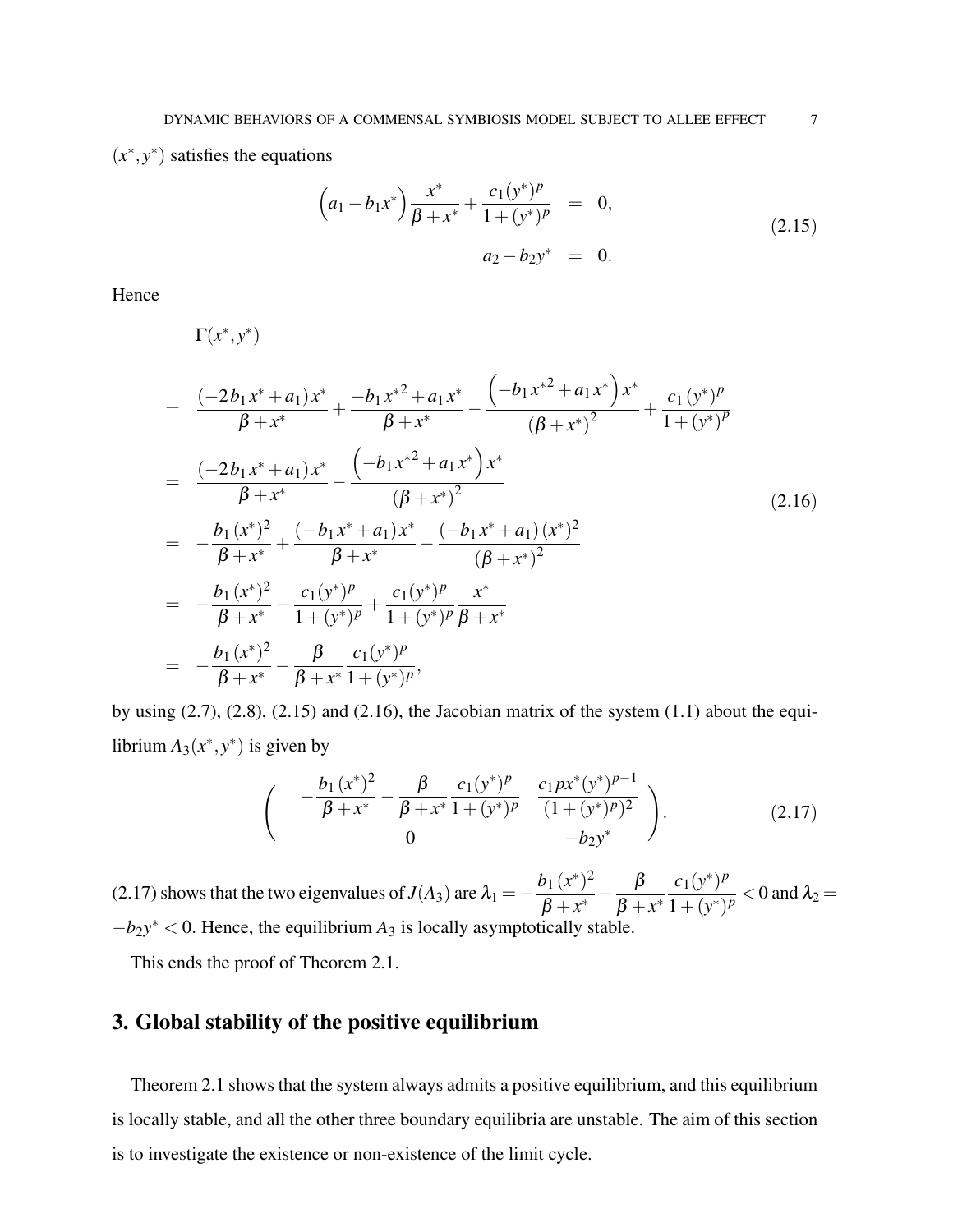**Theorem 3.1.**  $A_3(x^*, y^*)$  is globally stable.

**Proof.** Theorem 2.1 shows that there is a unique local stable positive equilibrium  $A_3(x^*, y^*)$ . To show that  $A_3(x^*, y^*)$  is globally stable, it's enough to show that the system admits no limit cycle in the first quadrant. Let's consider the Dulac function  $u(x, y) = x^{-2}y^{-1}$ , then

$$
\frac{\partial (uP)}{\partial x} + \frac{\partial (uQ)}{\partial y}
$$
\n
$$
= \frac{1}{x^2 y} \left( \frac{(-2b_1 x + a_1)x}{\beta + x} + \frac{-b_1 x^2 + a_1 x}{\beta + x} - \frac{(-b_1 x^2 + a_1 x)x}{(\beta + x)^2} + \frac{c_1 y^p}{1 + y^p} \right)
$$
\n
$$
-2 \frac{1}{x^3 y} \left( \frac{(-b_1 x^2 + a_1 x)x}{\beta + x} + \frac{c_1 x y^p}{1 + y^p} \right) + \frac{-2b_2 y + a_2}{x^2 y} - \frac{-b_2 y^2 + a_2 y}{x^2 y^2}
$$
\n
$$
= -\frac{\Delta(x, y)}{(\beta + x)^2 (1 + y^p) x^2 y} < 0,
$$

where

$$
P(x,y) = x\left(a_1 - b_1x\right)\frac{x}{\beta + x} + \frac{c_1xy^p}{1 + y^p},
$$
  
\n
$$
Q(x,y) = y(a_2 - b_2y)
$$
  
\n
$$
\Delta(x,y) = y^p b_1 \beta x^2 + y^p b_2 \beta^2 y + 2y^p b_2 \beta xy + y^p b_2 x^2 y
$$
  
\n
$$
+ b_1 \beta x^2 + b_2 \beta^2 y + 2b_2 \beta xy + b_2 x^2 y + a_1 x^2
$$
  
\n
$$
+ y^p \beta^2 c_1 + 2y^p \beta c_1 x + y^p c_1 x^2 + y^p a_1 x^2.
$$

By Dulac Theorem<sup>[28]</sup>, there is no closed orbit in the first quadrant. Consequently,  $A_3(x^*,y^*)$ is globally asymptotically stable. This completes the proof of Theorem 3.1.

# 4. Numeric simulations

Now let us consider the following example.

Example 4.1. Consider the following system

$$
\frac{dx}{dt} = x(1-2x)\frac{x}{1+x} + \frac{xy}{1+y}, \n \frac{dy}{dt} = y(1-2y).
$$
\n(4.1)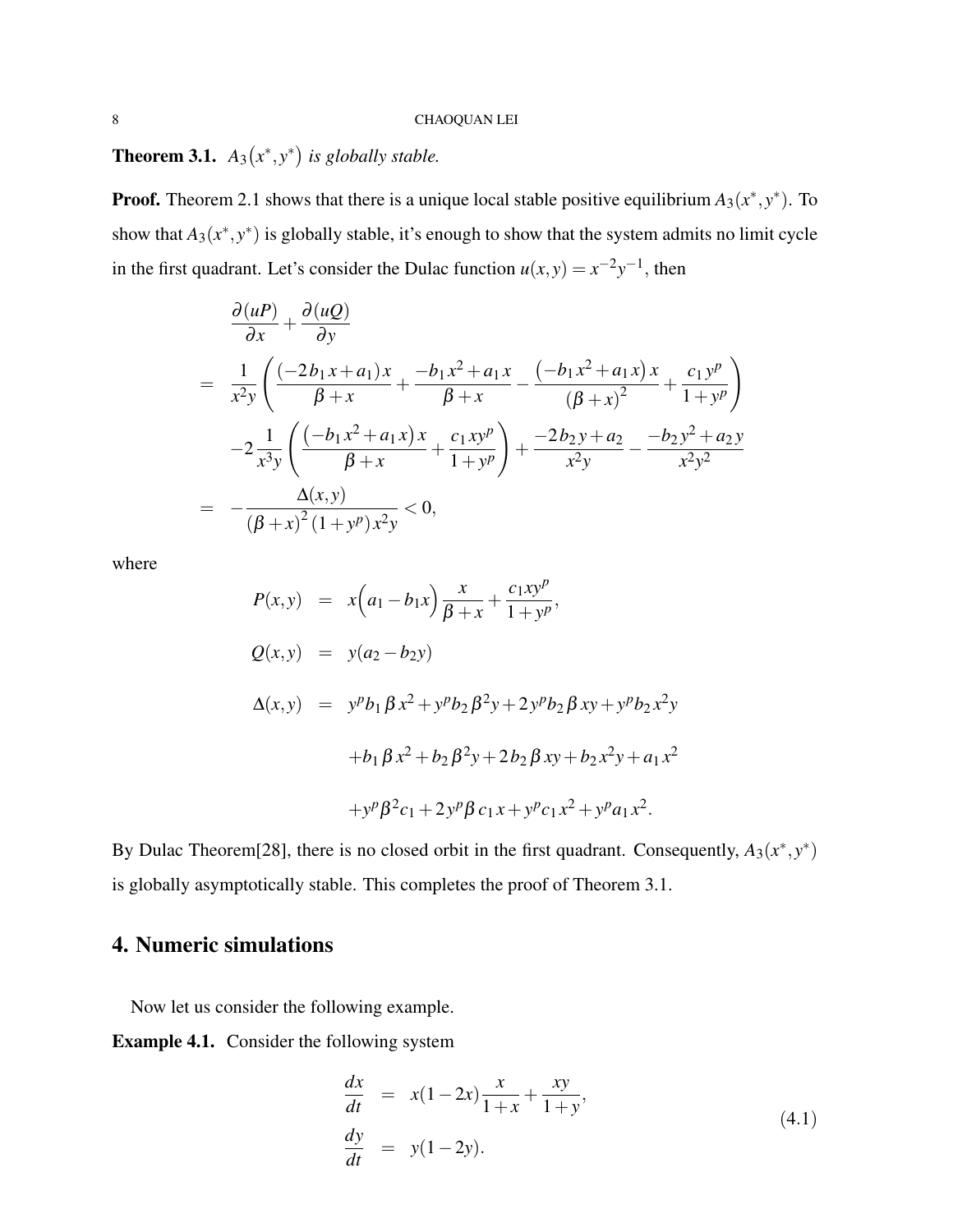In this system, corresponding to system (1.1), we take  $a_1 = a_2 = c_1 = 1, b_1 = b_2 = 2$ . From Theorem 3.1, the unique positive equilibrium  $\left(\frac{2+\sqrt{7}}{6}\right)$ 6  $\frac{1}{2}$ 2 ) is globally asymptotically stable. Numeric simulation (Fig.1) also support this assertion. Now let's take  $\beta = 0, 1$  and 2, respectively, Fig. 2 shows that with the increasing of the  $\beta$  (i. e., the increasing of the Allee effect), the final density of the first species is also increasing.



FIGURE 1. Numeric simulations of system  $(4.1)$ with  $\beta = 1$ , the initial conditions  $(x(0), y(0)) =$  $(0.04, 2), (2, 0.3), (0.02, 0.02), (2, 2)$  and  $(0.9, 2)$ , respectively.

## 5. Conclusion

Previously, Wu, Li and Lin[27] proposed a two species commensal symbiosis model with Holling type functional response and Allee effect to the second species, they showed that the dynamic behaviors of the system is similar to the system without Allee effect. The system always admits a unique globally stable positive equilibrium. Their numeric simulations showed that the stronger the Allee effect, the system takes a longer time to reach its steady-state solution.

In this paper, stimulated by the work of [27], we proposed a two species commensal symbiosis model with Holling type functional response and Allee effect to the first species. Our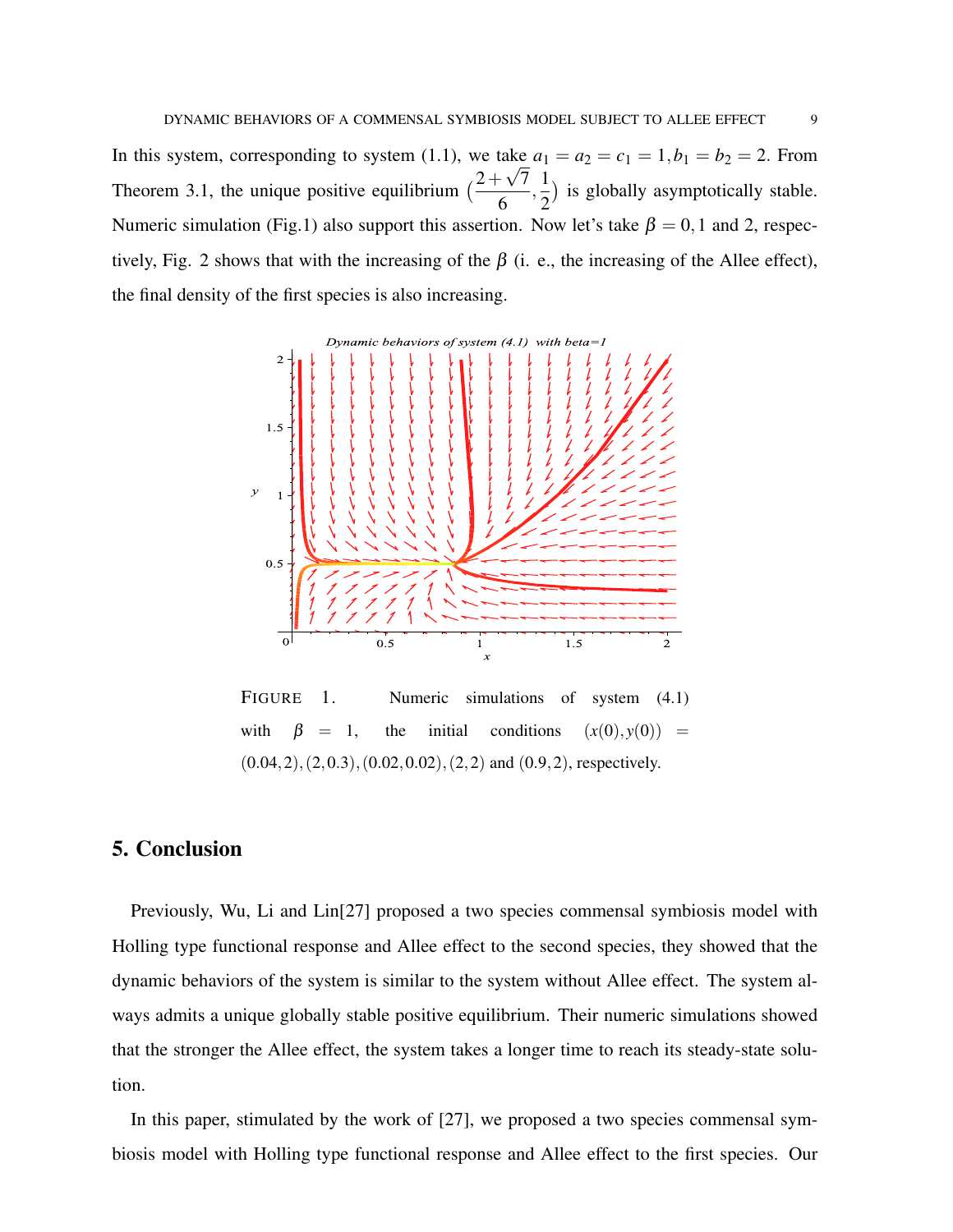

FIGURE 2. Numeric simulations of  $x(t)$ , with  $\beta = 0, 1, 2$  and  $(x(0), y(0)) = (0.5, 0.01)$ , where black curve is the solution of  $\beta =$ 2, green curve is the solution of  $\beta = 0$ , and red curve is the solution of  $\beta = 1$ .

study shows that the system also admits a unique positive equilibrium which is globally asymptotically stable. However, different to the results of [27], in system (1.1), the final density of the first species is relevant to the Allee effect, with the increasing of the Allee effect, the final density of the first species is also increasing.

At the end of the paper, we would like to mention that since Allee effect has different influence on the predator-prey model and commensalism model, we conjecture that competitive system subject to Allee effect may also have some new property, we leave this for the future study.

### Conflict of Interests

The authors declare that there is no conflict of interests.

### Acknowledgements

The research was supported by the National Natural Science Foundation of China under Grant(11601085) and the Natural Science Foundation of Fujian Province(2017J01400).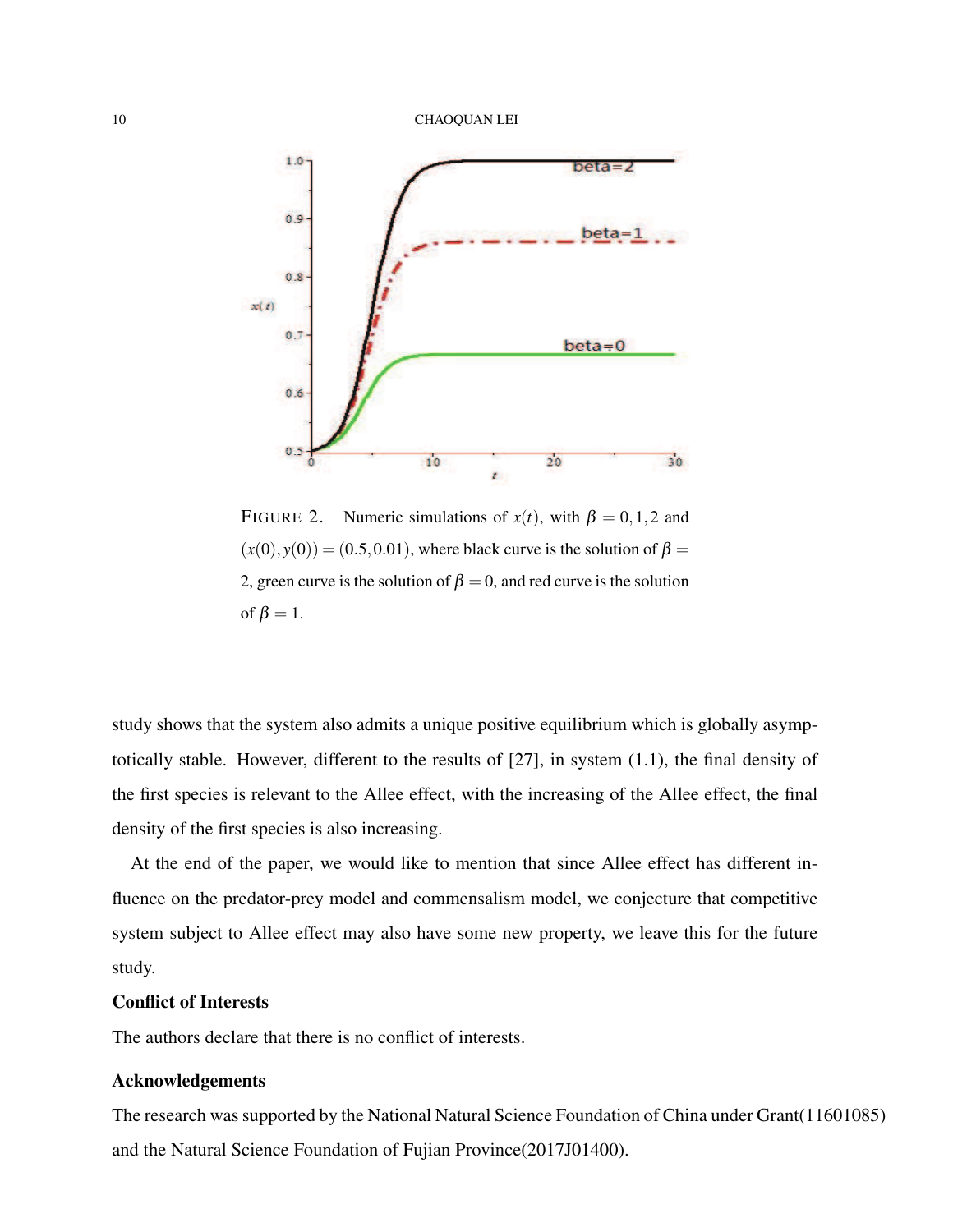#### **REFERENCES**

- [1] K. Yang, Z. S. Miao, F. D. Chen, X. D. Xie, Influence of single feedback control variable on an autonomous Holling-II type cooperative system, J. Math. Anal. Appl. 435(1)(2016), 874-888.
- [2] F. D. Chen, X. D. Xie, X. F. Chen, Dynamic behaviors of a stage-structured cooperation model, Commun. Math. Biol. Neurosci. 2015(2015), Article ID 4.
- [3] K. Yang, X. D. Xie, F. D. Chen, Global stability of a discrete mutualism model, Abstr. Appl. Anal. 2014(2014), Article ID 709124, 7 pages.
- [4] L. J. Chen, X. D. Xie, Feedback control variables have no influence on the permanence of a discrete N-species cooperation system, Discr. Dyn. Nat. Soc. 2009(2009), Article ID 306425, 10 pages.
- [5] Q. Lin, X. Xie, F. Chen, et al. Dynamical analysis of a logistic model with impulsive Holling type-II harvesting, Adv. Difference Equ. 2018(2018), Article ID 112.
- [6] C. Lei, Dynamic behaviors of a stage-structured commensalism system, Adv. Difference Equ. 2018(2018), Article ID 301.
- [7] Y. K. Li, T. Zhang, Permanence of a discrete *N*-species cooperation system with time-varying delays and feedback controls, Math. Comput. Model. 53(2011), 1320-1330.
- [8] X. D. Xie, F. D. Chen, Y. L. Xue, Note on the stability property of a cooperative system incorporating harvesting, Discr. Dyn. Nat. Soc. 2014(2014), Article ID 327823, 5 pages.
- [9] X. D. Xie, F. D. Chen, K. Yang and Y. L. Xue, Global attractivity of an integrodifferential model of mutualism, Abstr. Appl. Anal. 2014(2014), Article ID 928726, 6 pages.
- [10] F. Chen, X. Xie, Z. Miao, et al. Extinction in two species nonautonomous nonlinear competitive system, Appl. Math. Comput. 274(2016), 119-124.
- [11] Z. J. Liu, J. H. Wu, R. H. Tan, et al., Modeling and analysis of a periodic delays two-species model of facultative mutualism, Appl. Math. Comput. 217(2010), 893-903.
- [12] W. S. Yang, X. P. Li, Permanence of a discrete nonlinear N-species cooperation system with time delays and feedback controls, Appl. Math. Comput. 218(7)(2011), 3581-3586.
- [13] R. X. Wu, L. Li, X. Y. Zhou, A commensal symbiosis model with Holling type functional response, J. Math. Computer Sci. 16 (2016), 364-371.
- [14] H. Deng, X. Y. Huang, The influence of partial closure for the populations to a harvesting Lotka-Volterra commensalism model, Commun. Math. Biol. Neurosci. 2018(2018), Article ID 108.
- [15] R. Y. Han, F. D. Chen, Global stability of a commensal symbiosis model with feedback controls, Commun. Math. Biol. Neurosci. 2015(2015), Article ID 15.
- [16] X. D. Xie, Z. S. Miao, Y. L. Xue, Positive periodic solution of a discrete Lotka-Volterra commensal symbiosis model, Commun. Math. Biol. Neurosci. 2015(2015), Article ID 2.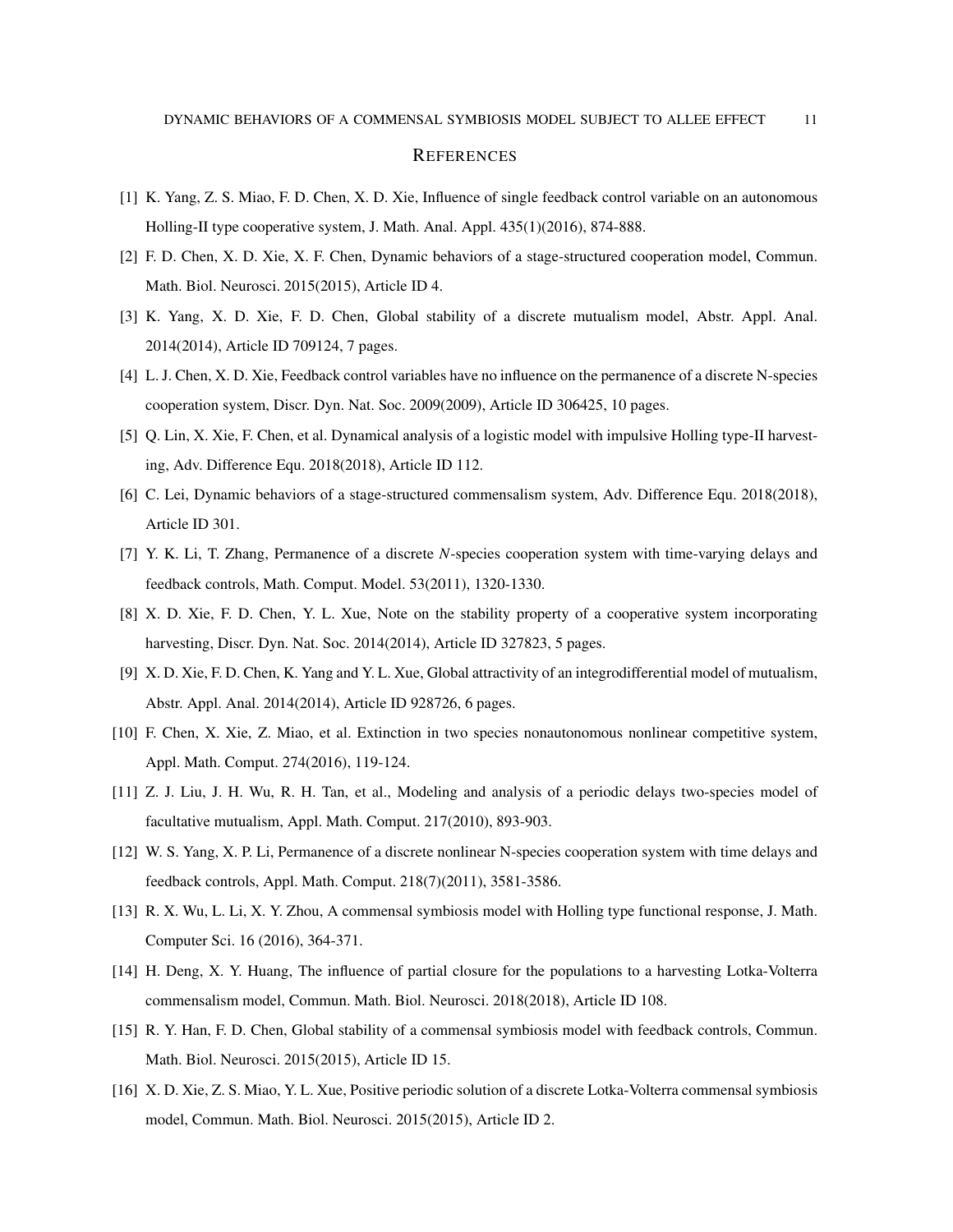#### 12 CHAOQUAN LEI

- [17] Y. L. Xue, X. D. Xie, F. D. Chen, R. Y. Han, Almost periodic solution of a discrete commensalism system, Discr. Dyn. Nat. Soc. 2015 (2015), Article ID 295483, 11 pages.
- [18] L. Zhao, B. Qin, F. Chen, Permanence and global stability of a May cooperative system with strong and weak cooperative partners, Adv. Difference Equ. 2018(2018), Article ID 172.
- [19] J. H. Chen, R. X. Wu, A commensal symbiosis model with non-monotonic functional response, Commun. Math. Biol. Neurosci. 2017 (2017), Article ID 5.
- [20] F. Chen, Y. Xue, Q. Lin, et al. Dynamic behaviors of a Lotka-Volterra commensal symbiosis model with density dependent birth rate, Adv. Difference Equ. 2018(2018), Article ID 296.
- [21] Q. F. Lin, Dynamic behaviors of a commensal symbiosis model with non-monotonic functional response and non-selective harvesting in a partial closure, Commun. Math. Biol. Neurosci. 2018(2018), Article ID 4.
- [22] T. T. Li, F. D. Chen, J. H. Chen, Q. X. Lin, Stability of a stage-structured plant-pollinator mutualism model with the Beddington-DeAngelis functional response, J. Nonlinear Funct. Anal. 2017 (2017), Article ID 50, pp. 1-18.
- [23] T. T. Li, Q. X. Lin, J. H. Chen, Positive periodic solution of a discrete commensal symbiosis model with Holling II functional response, Commun. Math. Biol. Neurosci. 2016 (2016), Article ID 22.
- [24] D. H. Wang, Dynamic behaviors of an obligate Gilpin-Ayala system, Adv. Difference Equ. 2016(2016), Article ID 270.
- [25] Y. Liu, X. Xie, Q. Lin, Permanence, partial survival, extinction, and global attractivity of a nonautonomous harvesting Lotka-Volterra commensalism model incorporating partial closure for the populations, Adv. Difference Equ. 2018(2018), Article ID 211.
- [26] Q. Lin, Allee effect increasing the final density of the species subject to the Allee effect in a Lotka-Volterra commensal symbiosis model, Adv. Difference Equ. 2018(2018), Article ID 196.
- [27] R. X. Wu, L. Li, Q. F. Lin, A Holling type commensal symbiosis model involving Allee effect, Commun. Math. Biol. Neurosci. 2018 (2018), Article ID 6.
- [28] Y. C. Zhou, Z. Jin, J. L. Qin, Ordinary differential equaiton and its application, Science Press, 2003.
- [29] C Celik, O. Duman, Allee effect in a discrete-time predator-prey system, Chaos Solitons & Fractals, 90 (2009), 1952-1956.
- [30] Y. Kang, A. A. Yakubu, Weak Allee effects and species coexistence, Nonlinear Anal., Real World Appl. 12 (2011), 3329-3345.
- [31] H. Merdan, Stability analysis of a Lotka-Volterra type predator-prey system involving Allee effects, ANZIAM J. 52(2010), 139-145.
- [32] S. K. Sasmal, J. Chattopadhyay, An eco-epidemiological system with infected prey and predator subject to the weak Allee effect, Math. Biosci. 246(2013), 260-271.